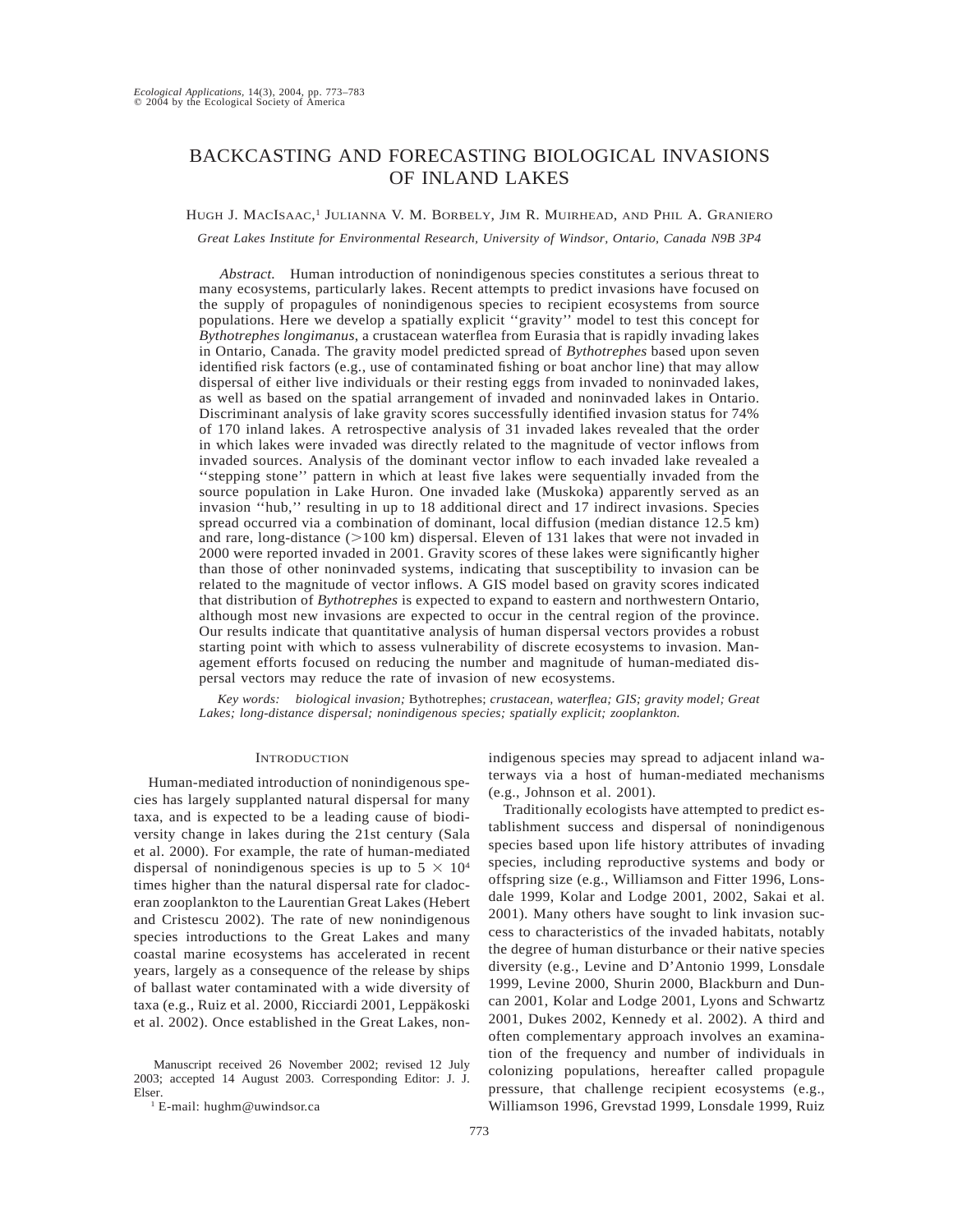et al. 2000, Forsyth and Duncan 2001, Kolar and Lodge 2001, Levine 2001). Propagule pressure has both quantitative (i.e., number of individuals moved) and qualitative (i.e., the condition, sex ratio, or size structure of individuals moved) components that may influence whether an invasion will succeed (see Carlton 1996, Ruiz et al. 2000, Wonham et al. 2001). For example, it is possible that invasions fail owing to the reduced number and poor condition of propagules upon arrival after a prolonged journey, as often occurs with species transported in ballast tanks of ships (Carlton 1996). Success may be reduced further if arriving propagules are discharged at sites that are physically or chemically mismatched to the requirements of the species (Smith et al. 1999, Havel et al. 2002).

Insight into the spatial pattern of dispersal of a nonindigenous species can be gleaned from its redistribution kernel, which describes the probability distribution that individuals will be found at specific spatial coordinates relative to the original, colonizing location (e.g., Lewis 1997). Leptokurtic redistribution kernels have a protracted tail, which allows for establishment of new colonies at great distances from the parental colony (Lewis 1997, Kraft et al. 2002). Many plant and animal species have leptokurtic redistribution kernels, which may translate in nature as stratified diffusion involving both local and jump dispersal (Hengeveld 1989, Havel et al. 2002, Kraft et al. 2002). Human vectors may disperse nonindigenous species in a manner analogous to natural, stratified diffusion, with one key difference. Natural stratified diffusion results in establishment of peripheral colonies at locations that cannot readily be predicted based on location of the parental colony (see Lewis 1997); however, it may be possible to predict relative vulnerability of both proximal and peripheral habitats to nonindigenous species invasion if humans are primary dispersal vectors and if these vectors can be quantified (Kolar and Lodge 2002, MacIsaac et al. 2002).

Lakes are very good systems with which to assess invasion vector models as they are distinct habitats with clearly defined borders, and because it may be relatively easy to identify and quantify invasion vectors. For example, surveys have demonstrated that boaters and anglers are major vectors responsible for dispersal of invasive macrophytes, zooplankton, and molluscs among inland lakes (Johnstone et al. 1985, Johnson and Carlton 1996, Johnson and Padilla 1996, Johnson et al. 2001, Havel et al. 2002, Kraft et al. 2002). Movement of propagules of nonindigenous species from invaded source lakes to noninvaded destination lakes can be modeled if dominant vectors can be identified. For example, Johnson and Padilla (1996) quantified interlake movement of trailered boats to predict potential patterns of zebra mussel dispersal in Michigan. These movements can be used to develop a gravity model relating the force of attraction between an origin (i.e., invaded lake) and a destination (i.e., noninvaded lake), weighted by the distance between them, in a manner similar to how Newton's Theory of Gravity measures the attractive force between two masses.

Gravity models were first developed for use in the social sciences and economics. For example, models were used to explore rates and patterns of human migration between cities (Zipf 1946), market boundaries of competing retailers (Reilly 1931), and rates of international trade (Linneman 1966). The type of gravity model used is based on the information available. Production-constrained gravity models apply when information is available on total outflows from each origin, while attraction-constrained models utilize inflow information to each destination; production-attractionconstrained (or doubly constrained) gravity models require both inflow and outflow information for origins and destinations, respectively (Haynes and Fotheringham 1984).

A gravity model may be superior to its reactiondiffusion equivalent in forecasting spread of invading species because it allows dispersal to occur in heterogeneous environments over both short and long distances (see Buchan and Padilla 1999). Schneider et al. (1998) developed a doubly constrained gravity model to predict vulnerability of lakes in Illinois to invasion by introduced zebra mussels based upon boater activity patterns in the state. This model used information on all vector inflows and outflows for each noninvaded, invaded, or assumed to be invaded lake in the study. Bossenbroek et al. (2001) used a less spatially explicit form of gravity model to forecast spread of zebra mussels in four Great Lakes states. Their production-constrained models used the number of registered recreational boats per county as sources of vector traffic and were able to predict spread over a broader, but less geographically explicit, range than that of Schneider et al. (1998).

In this study, we assess local and long-distance dispersal of the invading zooplankter *Bythotrephes longimanus* (Leydig) to inland lakes in Ontario from the Great Lakes based upon a quantitative analysis of human-mediated vector flows between invaded source and noninvaded destination habitats as little is known about dispersal of *Bythotrephes*. Specifically, we employ a doubly constrained gravity model and discriminant analysis to determine whether invasion status of water bodies can be forecasted based upon inbound vector flows from invaded sources. Because the year of first reporting has been recorded for 31 of the invaded lakes in Ontario, we were able to develop a temporal sequence of invasion for these systems and relate patterns of spread to vector inflows from previously invaded systems. Specifically, we determine whether the sequence in which these 31 lakes were invaded is related to the total amount of vector inflow from previously invaded source lakes (i.e., backcasting model), and whether noninvaded lakes that subsequently be-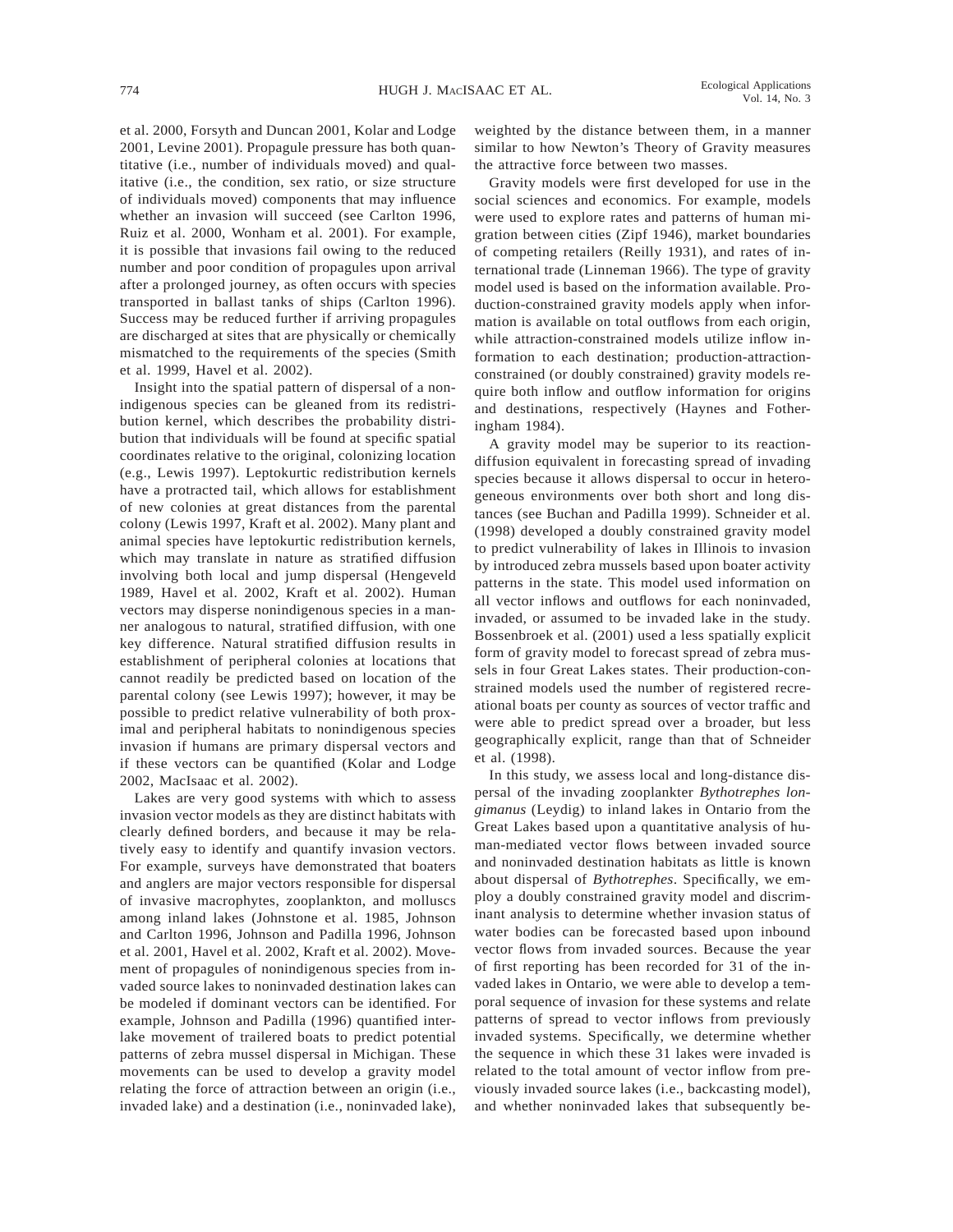

FIG. 1. Lakes in North America that have been reported invaded by *Bythotrephes* during or prior to 2000 (red dots) and during-2001 (blue dots). Invaded lakes in Ontario (pre-2001) were used to develop a vector-based gravity model based upon human activities that increase risk of spread of the species. Invasion isobars (green lines) indicate regional vulnerability to future invasion by *Bythotrephes*. Range expansion is expected primarily in the northwestern and eastern regions of the province. Lakes Nipigon (blue) and Shebandowan (red) are located north and northwest of Lake Superior, while Lake Muskoka is located in the large cluster of invaded lakes east of Georgian Bay. In addition to its occurrence in 53 lake systems in Ontario, *Bythotrephes* has been reported established in five lakes in Michigan, three in Ohio, and one in Minnesota.

came invaded had higher inbound vector flows than other noninvaded lakes (i.e., forecasting model).

# **METHODS**

## Bythotrephes longimanus

*Bythotrephes* is a cyclic, parthenogenetic waterflea native to the Palearctic region (Therriault et al. 2002). It was first reported in North America in Lake Ontario during 1982, and established populations likely as a consequence of ballast water discharge by a ship whose origin was the eastern Baltic Sea region (Therriault et al. 2002). The species subsequently colonized each of the other Great Lakes, as well as inland lakes and reservoirs in Michigan, Minnesota, and Ohio (MacIsaac et al. 2000). Initial invasions in Ontario were limited to the region adjacent to Georgian Bay, Lake Huron; however, by summer 2001 *Bythotrephes* was established in at least 53 inland lakes and lake systems throughout the province (Fig. 1) and its rate of new invasions was increasing rapidly (Fig. 2). *Bythotrephes* is an efficient predator that may cause extirpation of small zooplankton species (Yan et al. 2002), thus managerial attempts to limit its ecological impact will require information regarding its current and predicted distributions.

We modeled the cumulative number of invaded inland lakes in Ontario using assembled reports of first occurrences obtained from the Ontario Federation of Anglers and Hunters, the Federation of Ontario Cottagers' Associations, Dr. Norman Yan (*unpublished data*), and by field assessments made with vertical hauls of a  $253$ - $\mu$ m plankton net during summer months (R.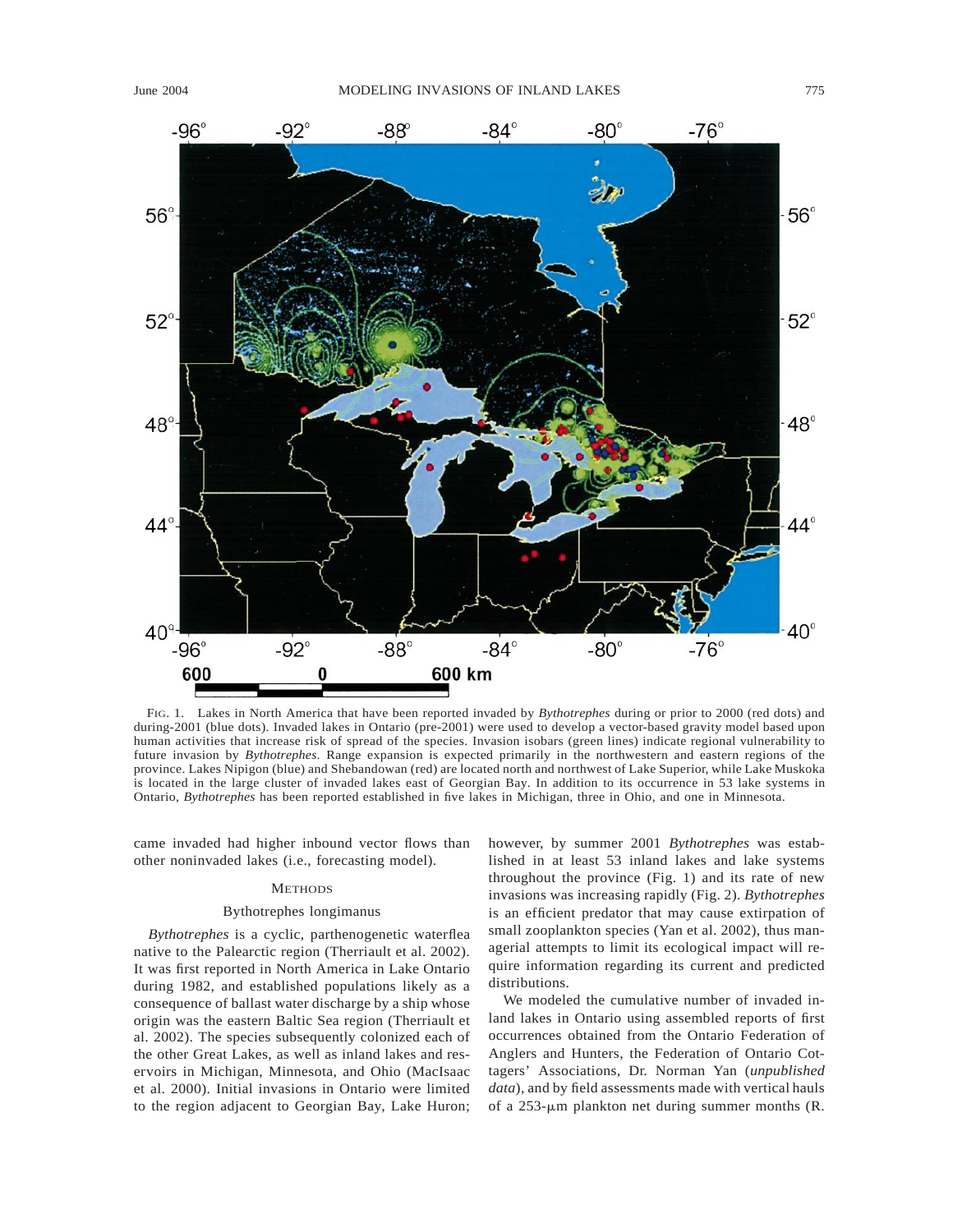

FIG. 2. Cumulative number (CN) of *Bythotrephes* invasions of inland lakes reported in Ontario since 1982 (year 1):  $CN = 0.007 \times \text{year}^{2.895}$ ,  $r^2 = 0.94$ ,  $N = 13$ .

Colautti, *unpublished data*). We assessed the rate of reported invasions through time using nonlinear regression (Systat 8.0; Systat Software, Richmond, California, USA), with the initial report of *Bythotrephes* in Lake Ontario taken as year one (1982). Because zooplankton including *Bythotrephes* also may be spread by natural mechanisms, notably by diving waterfowl (see review, Green et al. 2002), we conducted an indirect test of this alternative dispersal model. The proximity to the nearest major road for invaded and adjacent noninvaded lakes from the same watershed was explored using a *t* test, with the expectation that if waterfowl were a major vector of *Bythotrephes* dispersal, there should be no relationship between proximity to roads and invasion status of lakes.

## *Doubly constrained gravity model*

We constructed a doubly constrained gravity model to analyze invasion patterns for *Bythotrephes* in inland lakes in Ontario. The gravity model forecasts spatial interaction patterns based on human-associated vector activities that increase risk of *Bythotrephes* dispersal to 142 noninvaded inland lakes from 31 invaded ones and the Great Lakes. The gravity model was developed based upon surveys of 824 boaters, anglers, and other recreationalists during July and August 2000 at marinas and public boat launches located on lakes throughout Ontario that have been invaded by *Bythotrephes*. Survey respondents were asked to identify all source and destination lakes visited that year and whether they had engaged in behaviors that may have inadvertently dispersed *Bythotrephes* by any recognized mechanism(s) including use of contaminated fishing or anchor lines, discharge of contaminated live well or bilge water from recreational boats, release of live minnow bait or bait bucket water, or by contaminated airplane pontoons, SCUBA diving, or waterskiing gear. *Bythotrephes* is commonly reported fouled on trawled fishing line by sport anglers in the Great Lakes basin (H. MacIsaac, *personal observations*). Clumps of animals fouled on fishing line pose an invasion risk to other lakes because they may include encysted resting eggs produced as early as mid summer (Yan and Pawson 1998) that remain viable long after the females carrying them have died.

The gravity model generates highly resolved, spatially explicit predictions of species dispersal patterns, but requires detailed information on all outflows and inflows between sources and destinations. Vector flow from an invaded to a noninvaded lake,  $P_{ii}$ , was quantified as

$$
P_{ij} = \sum_{1}^{g} \sum_{1}^{n} (r_n + w_n) t p
$$
 (1)

where *g* is number of individuals moving from lake *i* to lake *j, n* is the number of mechanisms (e.g., fouled fishing lines), *r* is ranked risk for each invasion mechanism (i.e., likelihood that the mechanism transferred any individuals), *w* is ranked vector load for each mechanism (the number of individuals dispersed), *t* is ranked time of fishing or boating activity, and *p* is ranked proximity to a major road. Ranked values were based on survey results, with values ranging from 1 (least important) to 5 (most important) and the combined risk of spread and vector load varied by dispersal mechanism (Table 1). The ranked time of activity corresponded with *Bythotrephes* abundance: boating or fishing during July and August received ranks of 5, while activity during the winter months received ranks of 1, for example. A matrix was constructed for all  $P_{ij}$  values from all invaded origins (rows) and all noninvaded destinations (columns).  $P_{ij}$  values were summed for each column  $(D_j)$  and each row  $(O_i)$  to estimate risk of dispersal due to flow to noninvaded lake *j* and risk of dispersal due to flow from invaded origin *i.* These values were used to determine  $T_{ij}$ , the interaction between any pair (*i* and *j*) of lakes:

$$
T_{ij} = \frac{A_i B_j O_i D_j}{d_{ij}^{\beta}}
$$
 (2)

where  $A_i$  and  $B_j$  are balancing factors,  $d_{ii}$  is straight line distance between lakes  $i$  and  $j$ , and  $\beta$  is an empirically determined distance adjustment function relating attractiveness to distance between lakes (see Schneider

TABLE 1. Dispersal mechanisms for overland transport of *Bythotrephes*, with ranks of the risk of transport and corresponding load. Low values indicate low probability of transport and low vector load of *Bythotrephes*.

| Mechanism                 | Risk of | dispersal Vector load |
|---------------------------|---------|-----------------------|
| Live well water           |         |                       |
| Bait buckets              |         |                       |
| Bilge water               | 3       |                       |
| Fishing line/nets         |         |                       |
| Anchor line               |         |                       |
| Float plane pontoons      |         |                       |
| Tubing/water skiing/SCUBA |         |                       |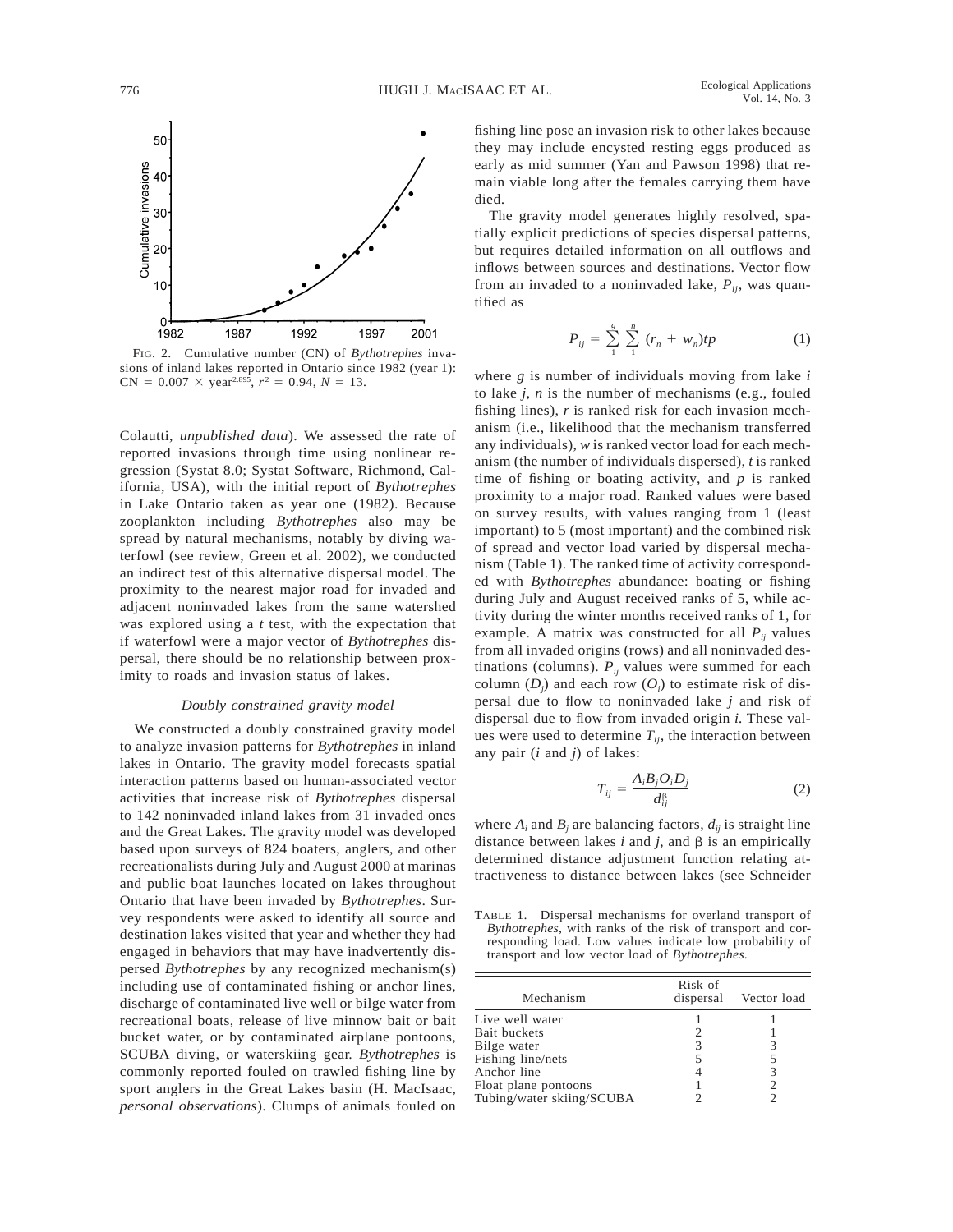et al. 1998). *Ai* and *Bj* were solved iteratively based on survey results and ensure that the total inflow to a lake is balanced with the outflow.  $\beta$  was conservatively estimated from the antilog of the slope describing the distance-decay pattern of trailered boats (i.e., frequency of movement vs. log [distance moved]);  $\beta$  thus corresponded with the square root of distance (0.5). The gravity score for an individual destination lake was computed by summing  $T_{ij}$  values for all source lakes with which it had vector activity. Total outflow from an invaded lake was calculated by summing  $T_{ij}$  values to all noninvaded destinations with which it had vector contact. Two separate standardizations were conducted to prevent bias originating from unequal response rates for different source lakes. First, to correct for differing numbers of surveys for each destination,  $T_{ii}$  values were adjusted as

$$
T_{ij} = \frac{A_i B_j O_i D_j (d_{ij}^{B})^{-1}}{\sum_j D_j} \%
$$
 (3)

A second calibration corrected for unequal numbers of surveys from each invaded origin lake by replacing the denominator in Eq. 3 with  $\Sigma_i$   $O_i$ . We developed a discriminant function using Systat 8.0 to test predicted calibrated gravity scores for all inland lakes against the year 2000 invasion status of *Bythotrephes*. Differences in gravity scores of invaded and noninvaded lakes in the survey were analyzed using a *t* test. All gravity scores were  $ln(x + 1)$  transformed prior to analysis to stabilize variance.

We tested two dispersal models using the gravity values calculated for invaded and noninvaded lakes. First, we tested the ability of the gravity model to backcast the sequence in which lakes were invaded. To do this, for each of the 31 lakes that were invaded by the year 2000, and beginning with the year of the first reported invasion of an inland lake (1989), we calculated gravity scores for each of the lakes invaded in that year as well as for those that were not yet invaded. Only vector inflow information from lakes that were previously invaded was used to calculate gravity scores for both the newly invaded and not yet invaded lakes. This process was repeated for each year. Gravity scores for each lake changed each year as more vectors were sequentially added from lakes invaded the previous year. We tested whether invaded and not yet invaded lakes differed with respect to inbound vector flows using two-way ANOVA with interaction, with year of invasion and invasion status as factors. In order to ensure independence of temporal data, gravity scores of invaded lakes were used only in the year in which the lake was invaded. Thereafter, vector flows from a previously invaded lake were used to compute gravity scores of all remaining not yet invaded lakes, but the gravity score of the lake was not used in the ANOVA model for that year.

We developed a forecasting model to determine whether vector inflows from invaded sources differed for noninvaded lakes that were subsequently invaded or which remained noninvaded. For example, eleven noninvaded lakes from the year 2000 survey were reported invaded during 2001. We used a Kolmogorov-Smirnov test to compare the distribution of gravity scores for these lakes to that for 131 other lakes that remained noninvaded through 2001.

A Geographic Information Systems (GIS) model was developed, using ArcView GIS 3.2 (ESRI, Redlands, California, USA), to depict a possible future dispersal pattern of *Bythotrephes* in Ontario based upon gravity scores, lake positional information, visitation frequency from possible invasion sources, and mean distance boats were trailered to noninvaded lakes. Data overlay and manipulation was performed using a geographic projection. The GIS model used inverse distance weighting interpolated over an area and was based on gravity scores.

# RESULTS

Survey data revealed that 81% of respondents were male, and 60% of individuals were between 32 and 64 years old. Sixty-two percent of individuals fished on an invaded lake. Respondents were more likely to clean their boat hull or anchor line (57%) than fishing lines potentially fouled with *Bythotrephes* (20%). Two hundred and fifty three respondents (31%) reported visiting a noninvaded lake after boating or fishing on an invaded lake.

The overall rate of *Bythotrephes* invasion in Ontario has increased very rapidly over the past 13 years (Fig. 2). Most invasions have occurred in a central zone just north of Georgian Bay, the putative source of the initial inland invasions, although invaded lakes now occur from eastern to northwestern regions of the province (Fig. 1). The dispersal pattern of *Bythotrephes* corresponds with stratified diffusion, as median distance between an invaded lake and its putative source (i.e., dominant vector) was only 12.5 km, although two distant lakes (107 km and 200 km) also were invaded. These findings are broadly consistent with the distribution of trailered boat distances from invaded source lakes in Ontario (Fig. 3).

It is very unlikely that waterfowl were major vectors responsible for dispersal of *Bythotrephes* in Ontario. Invaded lakes were significantly closer to roads than adjacent noninvaded ones  $(t = 3.96, P < 0.001)$ , a pattern unexpected if waterfowl were major vectors. Moreover, most invasions have occurred immediately north of the Great Lakes. Seasonal phenology of *Bythotrephes* populations, which typically do not populate lakes until mid June and do not achieve population maxima until July or August, is temporally mismatched with the vernal, northern migrations of waterfowl.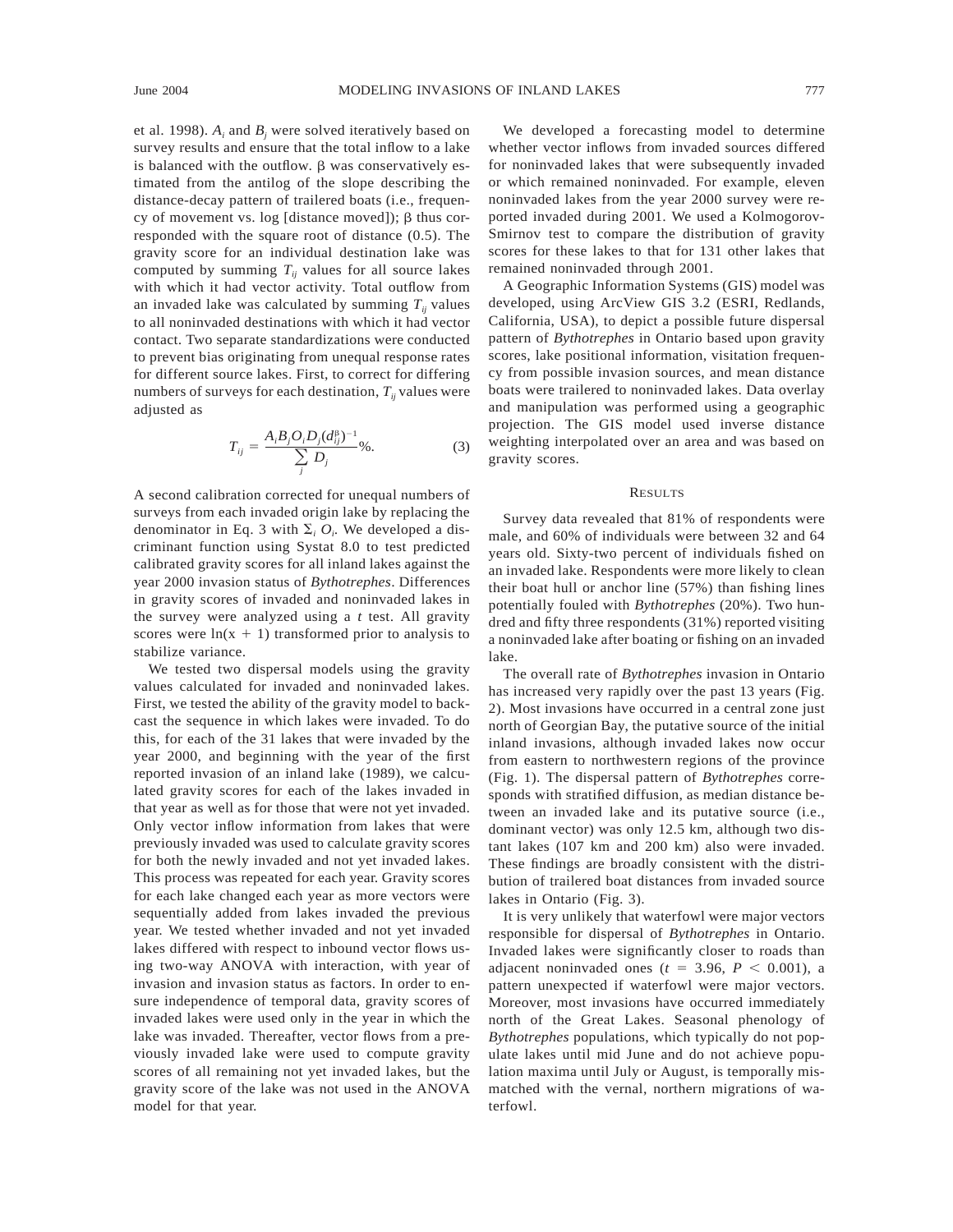

FIG. 3. Frequency distribution of distances over which boats were trailered in Ontario, based upon surveys conducted at lakes invaded by *Bythotrephes*.

Absent other identified dispersal vectors, we constructed a human-vector model based on movements of boaters, anglers, and other recreationalists to inland lakes. The source of initial inland lake invasions was Georgian Bay (Lake Huron), although total vector outflow from this lake to other lakes that later became invaded was lower than that from Lake Muskoka and Lake Simcoe (Fig. 4). Lakes Kashagawigamog and Joseph were also important vector sources to other lakes that subsequently became invaded (Fig. 4). Dominant vector flow patterns from invaded to noninvaded lakes

were slightly different. Lakes Simcoe, Kashagawigamog, and Georgian Bay are the primary source of propagules to inland lakes that have not been invaded, followed by Panache and Black Donald lakes.

The expansion of the number of invaded lakes over time, and the attendant increase in outbound vector flows to noninvaded lakes, are responsible in part for the increasing rate of reported new introductions (Fig. 2). Analysis of dominant vector flows indicates a ''stepping stone'' invasion pattern, with up to four lakes invaded in succession from the original source (i.e., Lake Huron → Muskoka → Simcoe → Kashagawiga $mog \rightarrow$  Soyers and Canning; Fig. 4). This chain could be longer if invasions were occurring by some of the many subdominant vector flows. Lake Muskoka is an extremely popular tourist lake near Georgian Bay in central Ontario that appears to have played a particularly important role in the initial spread of *Bythotrephes*. For example, based on patterns of dominant vector flow into noninvaded lakes, Lake Muskoka has apparently served as the source of up to 18 direct and 17 indirect (i.e., secondary) invasions (Fig. 4). However, once these lakes were invaded, Lake Muskoka became a much less important threat of invasion to additional lakes, owing to relatively low outbound flows to remaining noninvaded lakes. Conversely, Lake Simcoe has been an important source of past invasions and remains a threat to numerous other lakes owing to its diversified outbound vector flow patterns.



FIG. 4. Putative sequence of invasion of inland lakes in Ontario by *Bythotrephes longimanus* between 1989 (left side) and 2001 (right side) from the Great Lakes. The model is based upon the dominant vector flow into a noninvaded lake from an invaded source. The magnitude of an invasion vector is directly related to arrow thickness. Two inflows are shown for lakes in which the dominant and secondary inflows differed by  $\leq$ 1%. Lake Muskoka has apparently served as an invasion ''hub'' responsible for up to 18 direct and 17 indirect invasions of other lakes in a sequence extending at least four lakes from Lake Huron. Lakes Simcoe and Kashagawigamog (Kash) have highest vector outflows from invaded inland lakes to others that are noninvaded (not shown), and thus may be particularly important sources of future invasions. No vector flow information was available for three and four lakes invaded during 2000 and 2001, respectively.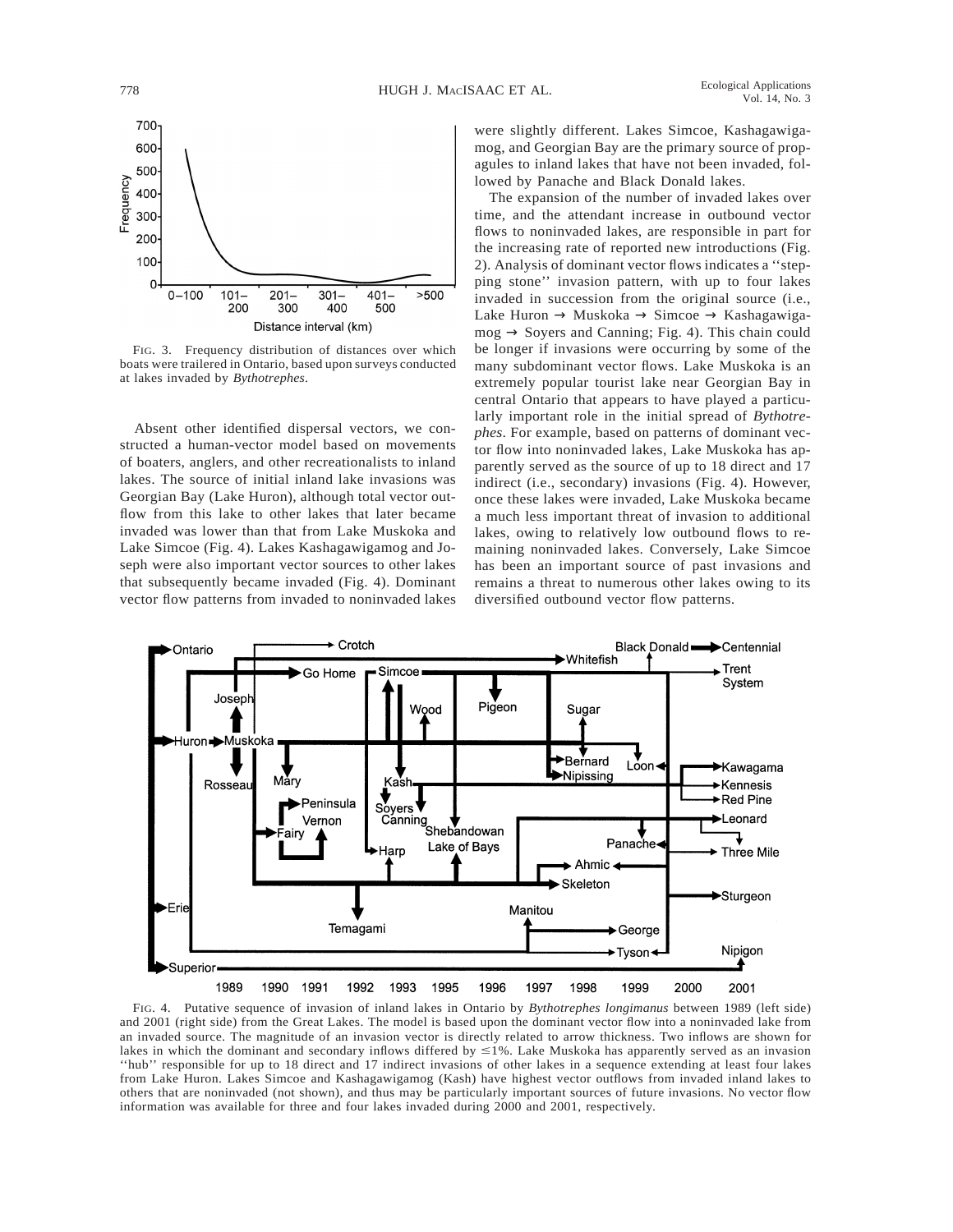

FIG. 5. Backcasting analysis of invaded lakes to determine whether systems invaded in a particular year (hatched bars) had higher vector inflows than lakes that were invaded in subsequent years (open bars). Values shown are mean gravity scores ( $\pm$  1 sE), with number of lakes in each category shown above the bars. Gravity scores are the sum of  $T_{ii}$  values for all source lakes with which the destination lake had vector activity (see Eq. 2). Initially, only vector inflows from the Great Lakes were responsible for gravity scores, although the number of inflows typically grew as more lakes became invaded. Crotch Lake was invaded in 1992 despite very low vector inflows, whereas Pigeon Lake was invaded in 1996, three years after its dominant inflow source (Lake Simcoe) was reported invaded. Lakes invaded in 1997 and 1998 had low gravity scores owing to little contact with the Great Lakes or with invaded inland ''hubs.''

A discriminant function based on gravity scores successfully predicted *Bythotrephes* invasion status for 65% of invaded lakes and 76% of noninvaded lakes based on year 2000 occurrence data (74% overall, Wilks' lambda =  $0.86$ ,  $F = 27.5$ ,  $P \le 0.0001$ ). Invasion status was directly related to vector strength, as invaded lakes had significantly higher gravity scores than noninvaded ones ( $t = 4.4$ , df = 34,  $P < 0.0001$ ). The discriminant function misclassified 11 of 31 invaded lakes, while 33 of 139 noninvaded lakes were predicted to be invaded.

To determine whether the sequence in which lakes were invaded was related to the intensity of vector inflows, we recalculated gravity scores for each year new invasions were reported between 1989 and 1999 (Fig. 5). This backcasting analysis considered inflows only from lakes that were invaded previously. Gravity scores of lakes invaded in any particular year were significantly greater than those of lakes invaded at a later time, indicating that the magnitude of vector inflows and proximity to invaded sources determined the order in which lakes became invaded (Fig. 5; ANOVA,  $F = 10.7$ , df = 1, 163,  $P = 0.0016$ ). Lake gravity scores were affected by neither year of invasion  $(F =$ 1.78,  $df = 8$ , 163,  $P = 0.0835$ ) nor interaction between invasion year and invasion status ( $F = 1.32$ , df = 8, 163,  $P = 0.2350$ . Crotch Lake was invaded in 1992, despite having the lowest gravity score of any invaded lake (Fig. 5). Overall, however, gravity scores were consistent indicators of time to invasion. For example,

gravity scores of the first three inland lakes (Muskoka, Joseph, Rosseau) to be invaded were the highest of any in the study and 20 times greater than those for the five lakes invaded during 1999. Invasion of some lakes was delayed until other lakes, with which they had high vector inflows, themselves became invaded. For example, Pigeon Lake had the twelfth highest gravity score (105), but it was not invaded until 1996, three years after the invasion of Lake Simcoe, its dominant source of vector inflow (Figs. 4 and 5).

Future dispersal of *Bythotrephes* can be forecasted based on its distribution during 2000 and the vector matrix extant at that time (Fig. 6). For example, 11 lakes classified as noninvaded during 2000 were confirmed invaded during 2001. The distribution of gravity scores for these lakes differed significantly from that of lakes that remained noninvaded during 2001 (Kolmogorov-Smirnov test,  $P = 0.0211$ ; Fig. 6), reflecting greater vector inflow to newly invaded systems. One of these invaded systems, Lake Nipigon, is located directly north of, and was likely invaded from, Lake Superior (Figs. 1 and 4). A GIS representation of current and projected spread of *Bythotrephes* in Ontario, based on vector flow patterns in 2000, revealed that Lake Nipigon was among the most vulnerable systems to invasion (Fig. 1). The overall distribution of *Bythotrephes* is expected to expand further into northwestern Ontario, possibly including Lake of the Woods on the Minnesota and Manitoba border, as well as further in eastern Ontario (Fig. 1). However, most new invasions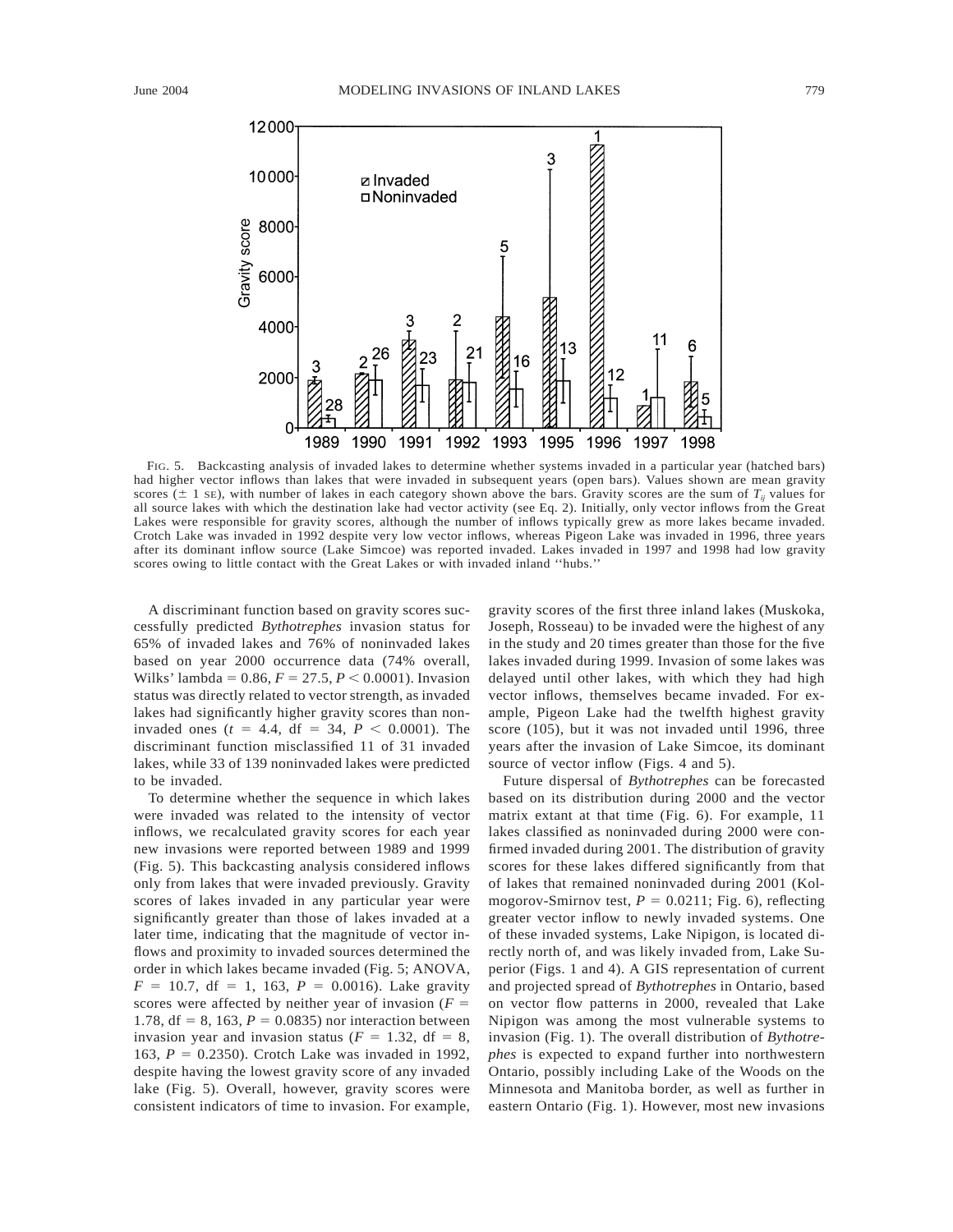

FIG. 6. Gravity scores of noninvaded lakes based upon year 2000 presence/absence data. Lakes confirmed as invaded during 2001 are indicated by arrows. Gravity scores of newly invaded lakes differ significantly from (i.e., are higher than) those of lakes that remained noninvaded during 2001, indicating that the magnitude of vector inflows corresponds with lake vulnerability to invasion.

are anticipated to occur in central Ontario in close proximity to lakes that have already been invaded (Fig. 1).

# **DISCUSSION**

Forecasting vulnerability of ecosystems to species invasion is a very high priority for ecologists and ecosystem managers worldwide (e.g., Hayes 2002, Kolar and Lodge 2002). In this study we developed a spatially explicit gravity model to forecast occurrence of waterflea invasions based upon human vector activity from, and proximity to, invaded source lakes. The model successfully backcasted the invasion sequence of inland lakes based upon relative strength of inbound vectors (Fig. 5), and forecasted new invasions of noninvaded lakes (Fig. 6). These findings are consistent with the quantitative component of the propagule pressure concept, whereby invasion success is related to the frequency and intensity with which ecosystems are challenged by nonindigenous species (Williamson 1996, Lonsdale 1999, Ruiz et al. 2000, Kolar and Lodge 2001).

Sexual and asexual reproductive modes of *Bythotrephes* result in production of encysted resting eggs or clonal offspring, respectively. If, as we expect, transfer of resting eggs is the primary means by which humans disperse *Bythotrephes*, then propagule condition may be a relatively unimportant component of propagule pressure. Confamiliar *Cercopagis pengoi* (Ostroumov) waterfleas likely invaded a series of lakes in the Finger Lakes (New York, USA) region by a similar humanvectored mechanism (Cristescu et al. 2001). Although northbound migrating waterfowl have been attributed with introductions of zooplankton in the northern hemisphere (e.g., Green et al. 2002), they appear incapable of dispersing *Bythotrephes* in the manner reported here owing to a temporal mismatch between when the migrations occur and when zooplankton are available to

be transported in lakes. Also, the paucity of invasions in lakes south of the Great Lakes (Fig. 1) suggests that autumnal, southern migrations of waterfowl have not dispersed sufficient numbers of *Bythotrephes* as to facilitate new invasions there. If migrating waterfowl were significant vectors, more invasions should have been reported in lakes south than north of the Great Lakes since *Bythotrephes* would be more abundant in waters later in the year and the likelihood of endozoochorous or epizoochorous transport also would be greater, all other factors being equal. Waterfowl could be responsible for local dispersal of *Bythotrephes*, although the pattern of spread would likely be omnidirectional as opposed to unidirectional if caused by migrating individuals.

Most respondents (62.5%) in our study traveled to lakes  $<$ 15 km from their principal-use lake, although a small percentage (5.4%) of individuals trailered boats  $>500$  km (Fig. 3). The greatest distance between an invaded source lake and a destination lake invaded from it was 200 km (i.e., from Lake Muskoka to Lake Temagami in the north-central region of the province). This source–recipient pattern, whereby most invasions occur over short distances but some occur over much greater ones, is consistent with stratified diffusion (Fig. 7; Hengeveld 1989, Lewis 1997, Shigesada and Ka-



FIG. 7. Conceptual landscape model for invasion of inland lakes (circles) from a Great Lakes source (ellipse). The magnitude of vector flows is indicated by arrow thickness; solid lines denote functional vectors from lakes that are invaded, while dashed lines indicate contact between systems that are not yet (or have just become) invaded. Invaded and noninvaded lakes are shown as solid and open circles, respectively. The overall pattern is suggestive of stratified diffusion, with dominant local dispersal and few long-distance (to lake C) invasion events. All invasions result from vector inflows from invaded sources, although not all vector inflows result in successful invasions. Some lakes (A) will serve as invasion ''hubs'' (e.g., Lake Muskoka). Delayed invasion of some lakes (D; Pigeon and Centennial lakes) occurs despite strong contact with other lakes (B; Simcoe, Black Donald) because the inbound vector is not functional until the source itself becomes invaded.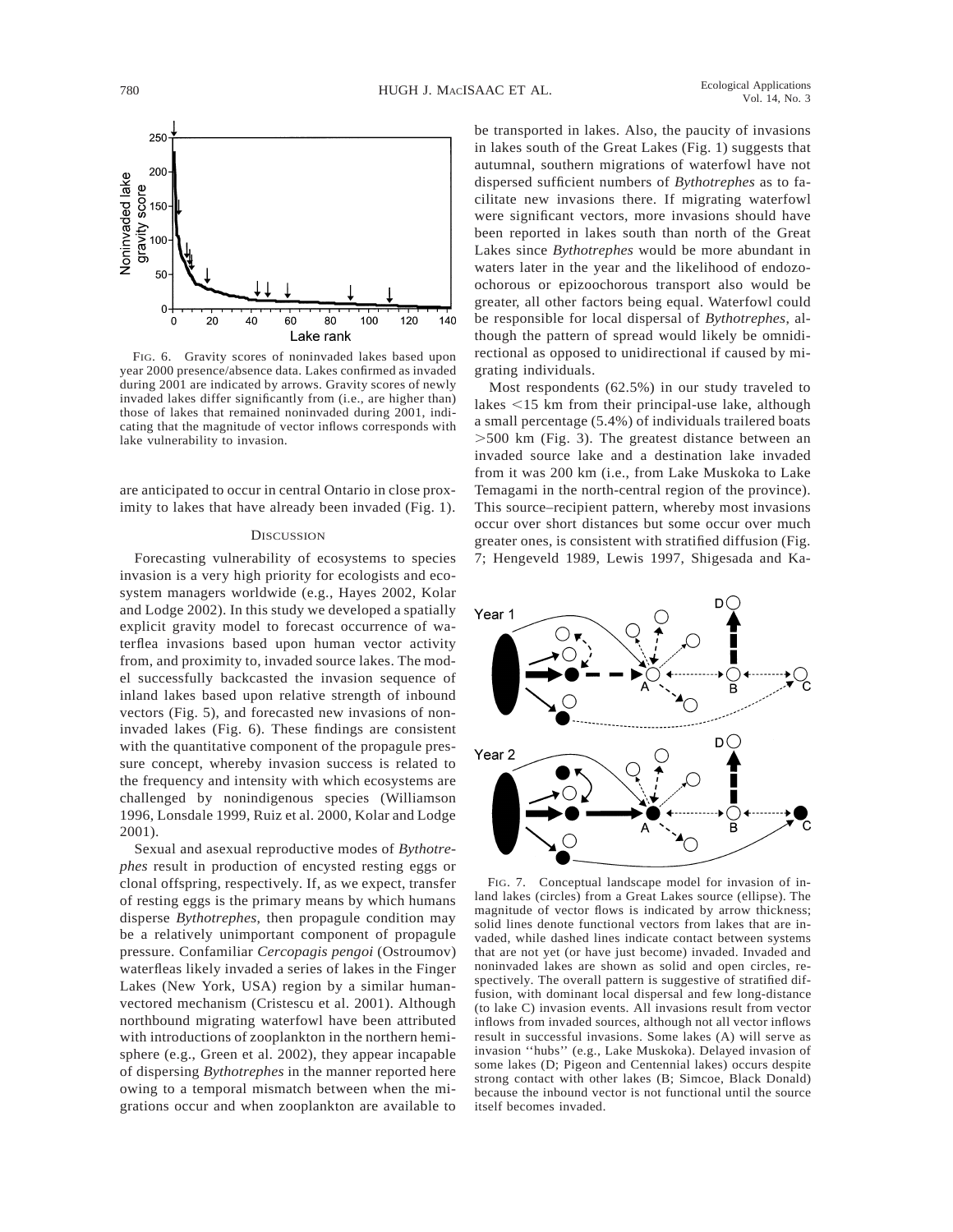wasaki 1997). Analyses of overland boat movement patterns also indicate that dispersal of zebra mussels, *Daphnia* waterfleas, and macrophytes is expected to occur locally or regionally, with a much lower probability of long-distance transfer (Buchan and Padilla 1999, Bossenbroek et al. 2001, Havel et al. 2002, Kraft et al. 2002). Human-mediated stratified diffusion has also been reported with other nuisance nonindigenous species, notably the Argentine ant *Linepithema humile* (Mayr) (Suarez et al. 2001).

## *Gravity model*

The discriminant function misclassified 11 of the invaded lakes as noninvaded, and 33 of the noninvaded ones as invaded. Invaded lakes may have been misclassified because our gravity model, which included only seven human vector mechanisms, may have been incomplete, or because the existing mechanisms were not correctly estimated. Lakes may have been misclassified as invaded owing to a type II error, which could result if populations were present below a detectable threshold (Shigesada and Kawasaki 1997) despite receiving high amounts of vector traffic. Low population density could, in turn, be caused by a host of mechanisms including absence of preferred prey (Yan and Pawson 1998), suppression by fish predators (e.g., Yan et al. 2001), or because the population was only recently established. Also, it is possible that some invasion vectors were overestimated based on our surveys. Finally, some of these lakes may not yet have been invaded owing to the stochastic nature of the invasion process. As evidence, five of the lakes that were reported invaded in Ontario during 2001 were among the 33 noninvaded lakes incorrectly designated by the discriminant function.

# *Analysis of invasion vectors*

Given the apparently local nature of *Bythotrephes* dispersal, it is not surprising that the overall pattern is suggestive of a ''stepping stone'' invasion sequence (Figs. 4, 7). For example, the close proximity of lakes in central Ontario, coupled with high vector flows within this lake matrix, has resulted in a sequential pattern of invasion involving at least three lakes. Vector analysis reveals that this analogy cannot be extended in all directions, however, as outbound vectors typically demonstrated geographical asymmetry. For example, while Lake Temagami is the most northern lake in central Ontario that has been invaded to date, its vector outflows were primarily to the south and southeast, thus further northern dispersal from this lake appears unlikely (Fig. 1).

Analysis of invasion vectors must incorporate information regarding the sequence with which lakes become invaded. As an example, Lake Simcoe had very strong vector flows to Pigeon Lake (lakes B and D in Fig. 7), but the vector was not functional until the former lake was invaded. Likewise, strong vector inflow to Centennial Lake was not realized until after Black Donald Lake was invaded in 1999. Even though some lakes that were invaded relatively recently have high vector inflows (e.g., Pigeon, Nipissing, Centennial), the overall pattern is suggestive of early invasion of lakes with high connectivity to invaded systems followed by invasion of lakes with progressively weaker inflows (Fig. 4).

Verification of invasion vectors is needed because subdominant flows exist for many invaded lakes. For example, there were seven additional flows from other lakes into Pigeon Lake in addition to the dominant flow from Lake Simcoe. Collectively these flows were 50% greater than that from Lake Simcoe, although the largest subdominant flow was only 57% as large as that from the dominant source. We are currently exploring relationships between genetic (i.e., microsatellite) architecture of inland populations and their putative source populations. Previous works with invasive waterfleas (*Cercopagis pengoi*) and Chinese mitten crabs (*Eriocheir sinensis* Milne Edwards) have demonstrated the utility of genetic probes in ascertaining the origin of invasive nonindigenous species populations (e.g., Cristescu et al. 2001, Hanfling et al. 2002).

Vector analysis permits development of forecasts regarding vulnerability of specific local and distant ecosystems to invasion, an unlikely possibility with either reaction-diffusion or natural, stratified diffusion models. For example, vector flows indicate that additional invasions are anticipated in central Ontario and range expansion is expected in eastern and northwestern regions of the province (Fig. 1). Of particular concern is the 2001 invasion of Lake Nipigon (Fig. 1). This lake was likely invaded from Lake Superior, although other possible sources include Lakes Simcoe and Panache to the southeast and Shebandowan to the southwest (Figs. 1, 4). Lake Nipigon supports a large tourist-based, recreational fishery and, while its outflows have not been quantified, will almost certainly serve as an invasion hub, much the way Lakes Muskoka and Simcoe have in central Ontario (Figs. 4, 7). Surprisingly, with the possible exception of Lake Nipigon, most invasions of inland lakes resulted from either direct or indirect vector flows from Lake Huron. While recreationalists moved from the other Great Lakes to inland systems, our study indicates that these vectors were relatively minor in comparison to those originating from Lake Huron.

The importance of different inland lakes as invasion sources changed through time as noninvaded lakes became invaded. For example, Lake Muskoka had the highest vector outflows to lakes that later became invaded, although total outflows to currently noninvaded lakes are highest for Lakes Simcoe and Kashagawigamog. Consequently, the latter two systems may serve as future invasion hubs. Interestingly, vectors from these lakes to other inland lakes were typically stronger than the vector between Lake Huron and Lake Muskoka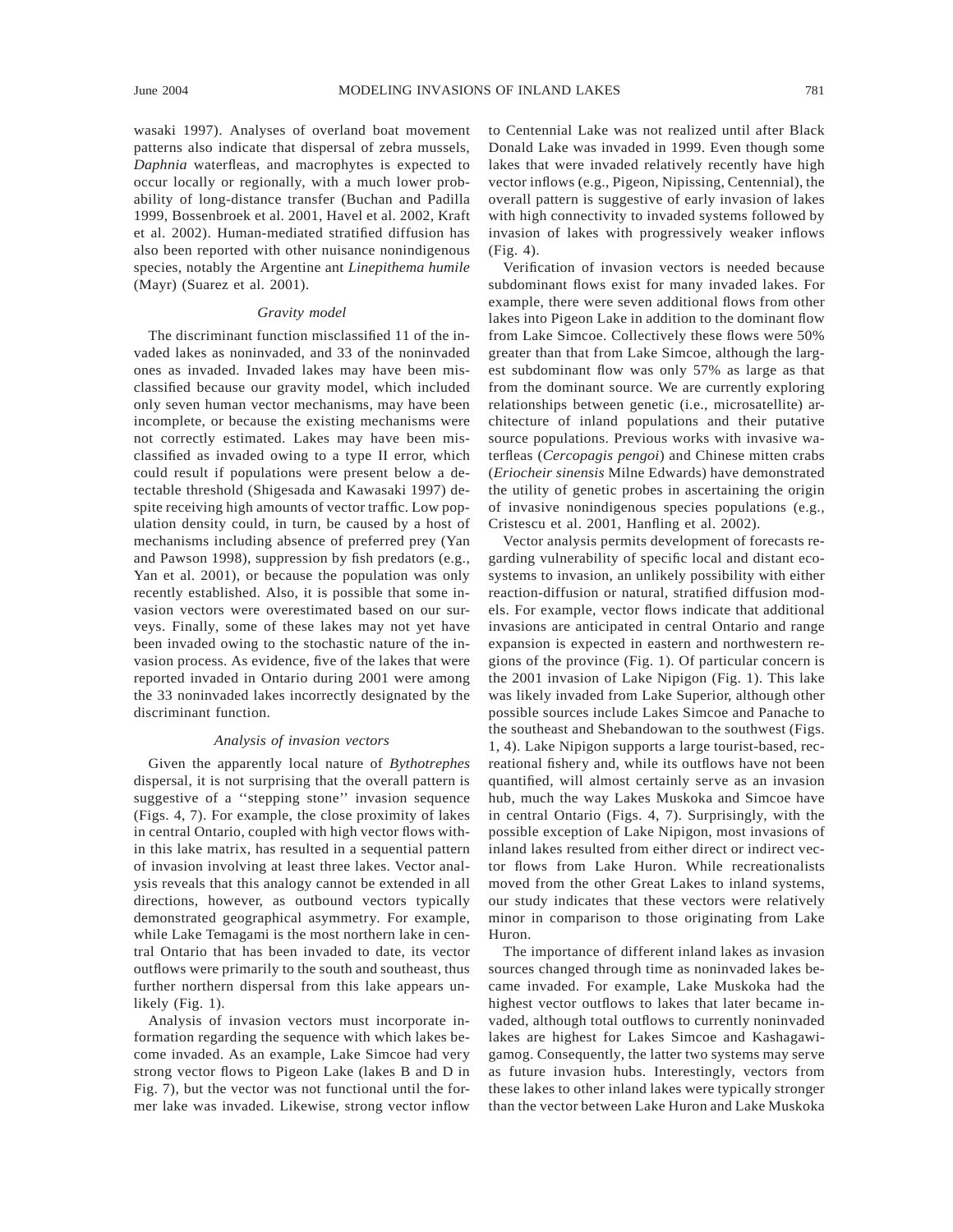that apparently began the invasion sequence of inland lakes. Our study also indicates that lakes with proximity to major roads are vulnerable to inadvertent introduction of *Bythotrephes* by humans owing to enhanced access opportunities. Because *Bythotrephes* has adverse impacts on native zooplankton diversity (Yan et al. 2002) and causes nuisance fouling of anglers' fishing lines, reducing its spread is a desirable objective. Management intervention to slow the dispersal of *Bythotrephes* to new lakes must be targeted to achieve maximal cost efficiency. We propose that this can be achieved through a public education campaign jointly targeting the export of live individuals or resting stages from lakes with the greatest outbound vector flows (e.g., Simcoe, Kashagawigamog, Georgian Bay) and those most likely to serve as invasion hubs (e.g., Simcoe, Nipigon).

In summary, our study illustrates that spatially explicit analysis of dispersal vectors holds considerable promise for identifying lake susceptibility to invasion by the waterflea *Bythotrephes*. *Bythotrephes* has apparently invaded lakes through a combination of diffusion and long-distance dispersal. Attempts to reduce the rate of spread will require concerted efforts to identify and eliminate vectors responsible for transfer of propagules from important major source lakes that are frequented by humans. More generally, our study illustrates the value of vector-based analyses to assess ecosystem vulnerability to invasion by nonindigenous species.

#### ACKNOWLEDGMENTS

We thank the Ontario Federation of Anglers and Hunters, the Federation of Ontario Cottagers' Association, and Dr. Norman Yan for *Bythotrephes* distribution data. R. Colautti, A. Bramburger, and S. Vernooij assisted with field surveys, and A. Grgicak-Mannion assisted with GIS analysis. This study was supported by NSF grant No. DEB02-13698, PREA and NSERC grants to HJM and PAG, and by NSERC scholarship to JVMB. Comments by Dr. I. Duggan and two reviewers improved the manuscript.

#### LITERATURE CITED

- Blackburn, T. M., and R. P. Duncan. 2001. Determinants of establishment success in introduced birds. Nature **414**:195– 197.
- Bossenbroek, J. M., J. C. Nekola, and C. E. Kraft. 2001. Prediction of long-distance dispersal using gravity models: zebra mussel invasion of inland lakes. Ecological Applications **11**:778–1788.
- Buchan, L. J., and D. K. Padilla. 1999. Estimating the probability of long-distance overland dispersal of invading aquatic organisms. Ecological Applications **9**:254–265.
- Carlton, J. T. 1996. Pattern, process, and prediction in marine invasion ecology. Biological Conservation **78**:97–106.
- Cristescu, M., J. Witt, P. D. N. Hebert, H. J. MacIsaac, and I. A. Grigorovich. 2001. An invasion history for *Cercopagis pengoi* based on mitochondrial gene sequences. Limnology and Oceanography **46**:224–229.
- Dukes, J. S. 2002. Species composition and diversity affect grassland susceptibility and response to invasion. Ecological Applications **12**:602–617.
- Forsyth, D. M., and R. P. Duncan. 2001. Propagule pressure and the relative success of exotic ungulate and bird intro-

ductions to New Zealand. American Naturalist **157**:583– 595.

- Green, A. J., J. Figuerola, and M. I. Sanchez. 2002. Implications of waterbird ecology for the dispersal of aquatic organisms. Acta Oecologia **23**:177–189.
- Grevstad, F. S. 1999. Experimental invasions using biological control introductions: the influence of release size on the chance of population establishment. Biological Invasions **1**:313–323.
- Hanfling, B., G. R. Carvalho, and R. Brandl. 2002. mt-DNA sequences and possible invasion pathways of the Chinese mitten crab. Marine Ecology Progress Series **238**:307–310.
- Havel, J. E., J. B. Shurin, and J. R. Jones. 2002. Estimating dispersal from patterns of spread: spatial and local control of invasion by *Daphnia lumholtzi* in Missouri lakes. Ecology **83**:3306–3318.
- Hayes, K. R. 2002. Identifying hazards in complex ecological systems. Part 1: fault-tree analysis for biological invasions. Biological Invasions **4**:235–249.
- Haynes, K. E., and A. S. Fotheringham. 1984. Gravity and spatial interaction models. *In* G. I. Thrall, editor. Volume 2. Sage Publications, Beverly Hills, California, USA.
- Hebert, P. D. N., and M. Cristescu. 2002. Crustaceans, invasions and genes. Canadian Journal of Fisheries and Aquatic Sciences **59**:1229–1234.
- Hengeveld, R. 1989. Dynamics of biological invasions. Chapman and Hall, London, UK.
- Johnson, L. E., and J. T. Carlton. 1996. Post-establishment spread in large-scale invasions: dispersal mechanisms of the zebra mussel *Dreissena polymorpha*. Ecology **77**:1686– 1690.
- Johnson, L. E., J. T. Carlton, and A. Ricciardi. 2001. Overland dispersal of aquatic invasive species: a risk assessment of transient recreational boating. Ecological Applications **11**:1789–1799.
- Johnson, L. E., and D. K. Padilla. 1996. Geographic spread of exotic species: ecological lessons and opportunities from the invasion of the zebra mussel *Dreissena polymorpha*. Biological Conservation **78**:23–33.
- Johnstone, I. M., B. T. Coffey, and C. Howard-Williams. 1985. The role of recreational boat traffic in interlake dispersal of macrophytes: a New Zealand case study. Journal of Environmental Management **20**:263–279.
- Kennedy, T. A., S. Naeem, K. M. Howe, J. M. H. Knops, D. Tilman, and P. Relch. 2002. Biodiversity as a barrier to ecological invasion. Nature **417**:636–638.
- Kolar, C. S., and D. M. Lodge. 2001. Progress in invasion biology: predicting invaders. Trends in Ecology and Evolution **16**:199–204.
- Kolar, C. S., and D. M. Lodge. 2002. Ecological predictions and risk assessment for alien fishes in North America. Science **298**:1233–1236.
- Kraft, C. E., P. J. Sullivan, A. Y. Karatayev, L. E. Burlakova, J. C. Nekola, L. E. Johnson, and D. K. Padilla. 2002. Landscape patterns of an aquatic invader: assessing dispersal extent from spatial distributions. Ecological Applications **12**:749–759.
- Leppäkoski, E., S. Gollasch, P. Gruszka, H. Ojaveer, S. Olenin, and V. Panov. 2002. The Baltic—a sea of invaders. Canadian Journal of Fisheries and Aquatic Sciences **59**: 1175–1188.
- Levine, J. M. 2000. Species diversity and biological invasions: relating local process to community pattern. Science **288**:852–854.
- Levine, J. M. 2001. Local interactions, dispersal, and native and exotic plant diversity along a California stream. Oikos **95**:397–408.
- Levine, J. M., and C. M. D'Antonio. 1999. Elton revisited: a review of evidence linking diversity and invasibility. Oikos **87**:15–26.